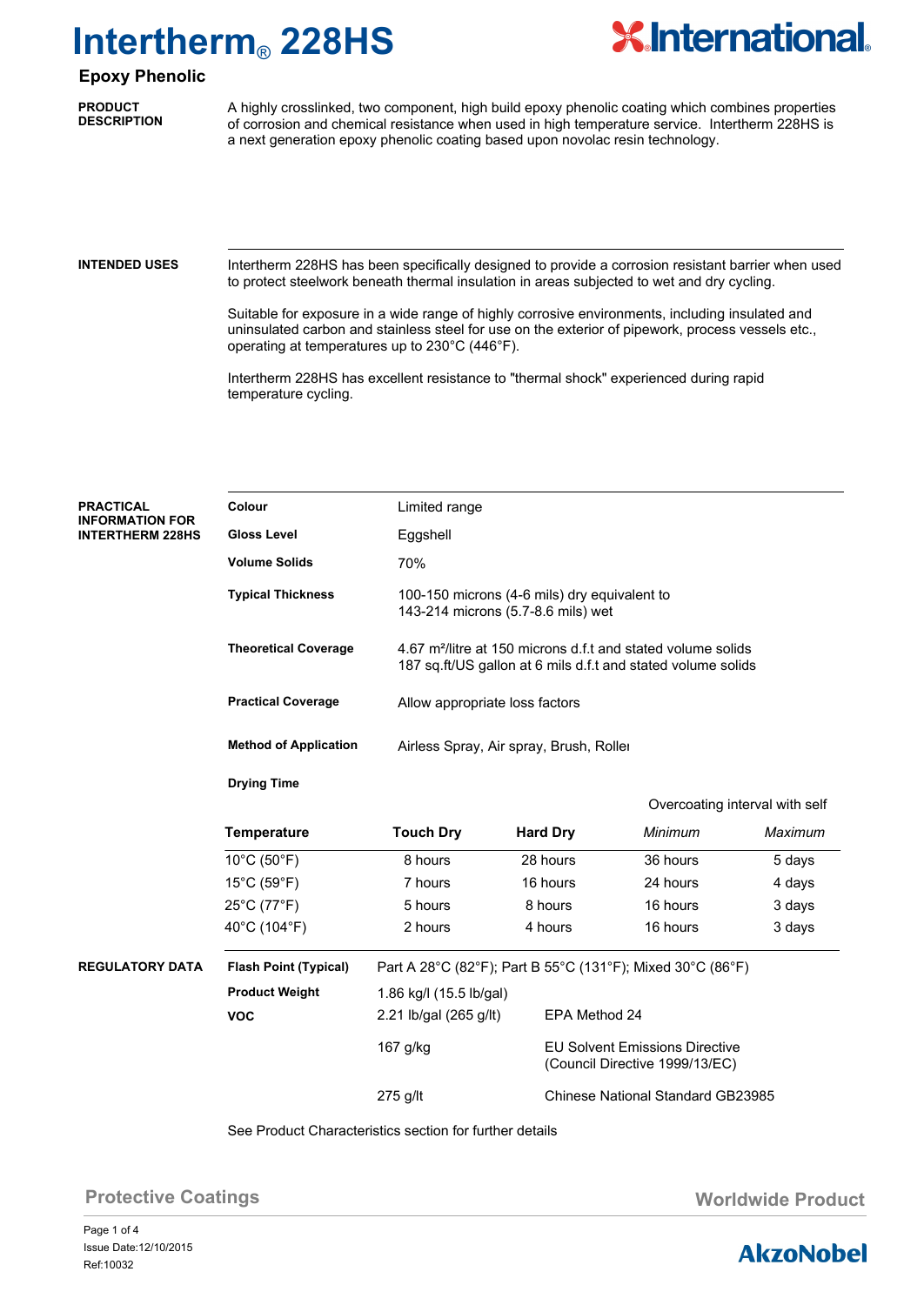

### **Epoxy Phenolic**

**SURFACE PREPARATION**

All surfaces to be coated should be clean, dry and free from contamination. Prior to paint application all surfaces should be assessed and treated in accordance with ISO 8504:2000. Where necessary, remove weld spatter and where required smooth weld seams and sharp edges. Oil or grease should be removed in accordance with SSPC-SP1 solvent cleaning.

#### **Abrasive Blast Cleaning**

This product must only be applied to surfaces prepared by abrasive blast cleaning to Sa2½ (ISO 8501-1:2007) or SSPC-SP10. A sharp, angular surface profile of 50-75 microns (2-3 mils) is recommended. Intertherm 228HS must be applied before oxidation of the steel occurs. If oxidation does occur the entire oxidised area should be reblasted to the standard specified above. Surface defects revealed by the blast cleaning process should be ground, filled or treated in the appropriate manner.

#### **Power Tool Cleaning (Small Areas Only)**

Intertherm 228HS is suitable for application over power tool cleaned surfaces prepared to a minimum of SSPC-SP11. Note, all scale must be removed and all areas which cannot be prepared adequately should be spot blasted to a minimum standard of Sa2 (ISO 8501-1:2007) or SSPC-SP6.

#### **Stainless Steel**

Ensure surface is clean, dry and free from metal corrosion products prior to coating. Light sweep with nonmetallic and chloride free abrasive (e.g. aluminium oxide or garnet) to obtain anchor profile of approximately 50 microns (2 mils).

| <b>APPLICATION</b> | <b>Mixing</b>                      | Material is supplied in two containers as a unit. Always mix a complete unit in the<br>proportions supplied. Once the unit has been mixed it must be used within the<br>working pot life specified.<br>Agitate Base (Part A) with a power agitator.<br>(1)<br>(2)<br>Combine entire contents of Curing Agent (Part B) with Base<br>(Part A) and mix thoroughly with power agitator.<br>Avoid mixing for prolonged periods as heat generated will significantly reduce pot<br>life.<br>6 part(s) : 1 part(s) by volume |                        |                                                                                                                                                                                                     |                                                        |  |  |
|--------------------|------------------------------------|-----------------------------------------------------------------------------------------------------------------------------------------------------------------------------------------------------------------------------------------------------------------------------------------------------------------------------------------------------------------------------------------------------------------------------------------------------------------------------------------------------------------------|------------------------|-----------------------------------------------------------------------------------------------------------------------------------------------------------------------------------------------------|--------------------------------------------------------|--|--|
|                    | <b>Mix Ratio</b>                   |                                                                                                                                                                                                                                                                                                                                                                                                                                                                                                                       |                        |                                                                                                                                                                                                     |                                                        |  |  |
|                    | <b>Working Pot Life</b>            | $10^{\circ}$ C (50 $^{\circ}$ F)                                                                                                                                                                                                                                                                                                                                                                                                                                                                                      | 15°C (59°F)            | 25°C (77°F)                                                                                                                                                                                         | 40°C (104°F)                                           |  |  |
|                    |                                    | 5 hours                                                                                                                                                                                                                                                                                                                                                                                                                                                                                                               | 4 hours                | 90 minutes                                                                                                                                                                                          | 45 minutes                                             |  |  |
|                    | <b>Airless Spray</b>               | Recommended                                                                                                                                                                                                                                                                                                                                                                                                                                                                                                           |                        | Tip Range 0.43-0.53 mm (17-21 thou)<br>Total output fluid pressure at spray tip not less than 176<br>kg/cm <sup>2</sup> (2503 p.s.i.)                                                               |                                                        |  |  |
|                    | <b>Air Spray</b><br>(Pressure Pot) | Recommended                                                                                                                                                                                                                                                                                                                                                                                                                                                                                                           |                        | Gun<br>Air Cap<br>Fluid Tip                                                                                                                                                                         | DeVilbiss MBC or JGA<br>62<br><b>AC</b>                |  |  |
|                    | <b>Brush</b>                       | Suitable - Small areas                                                                                                                                                                                                                                                                                                                                                                                                                                                                                                |                        | Typically 50-75 microns (2.0-3.0 mils) can be achieved                                                                                                                                              |                                                        |  |  |
|                    | <b>Roller</b>                      |                                                                                                                                                                                                                                                                                                                                                                                                                                                                                                                       | Suitable - Small areas |                                                                                                                                                                                                     | Typically 50-75 microns (2.0-3.0 mils) can be achieved |  |  |
|                    | <b>Thinner</b>                     | International GTA220 (or<br>GTA415)                                                                                                                                                                                                                                                                                                                                                                                                                                                                                   |                        | Thinning is not normally required. Consult the local<br>representative for advice during application in extreme<br>conditions. Do not thin more than allowed by local<br>environmental legislation. |                                                        |  |  |
|                    | <b>Cleaner</b>                     | International GTA822 (or GTA415)                                                                                                                                                                                                                                                                                                                                                                                                                                                                                      |                        |                                                                                                                                                                                                     |                                                        |  |  |
|                    | <b>Work Stoppages</b>              | Do not allow material to remain in hoses, gun or spray equipment. Thoroughly flush<br>all equipment with International GTA822. Once units of paint have been mixed they<br>should not be resealed and it is advised that after prolonged stoppages work<br>recommences with freshly mixed units.                                                                                                                                                                                                                      |                        |                                                                                                                                                                                                     |                                                        |  |  |
|                    | Clean Up                           | Clean all equipment immediately after use with International GTA822. It is good<br>working practice to periodically clean equipment during the course of the working<br>day. Frequency of cleaning will depend upon amount used, temperature and elapsed<br>time, including any delays.<br>All surplus materials and empty containers should be disposed of in accordance with<br>appropriate regional regulations/legislation.                                                                                       |                        |                                                                                                                                                                                                     |                                                        |  |  |
|                    |                                    |                                                                                                                                                                                                                                                                                                                                                                                                                                                                                                                       |                        |                                                                                                                                                                                                     |                                                        |  |  |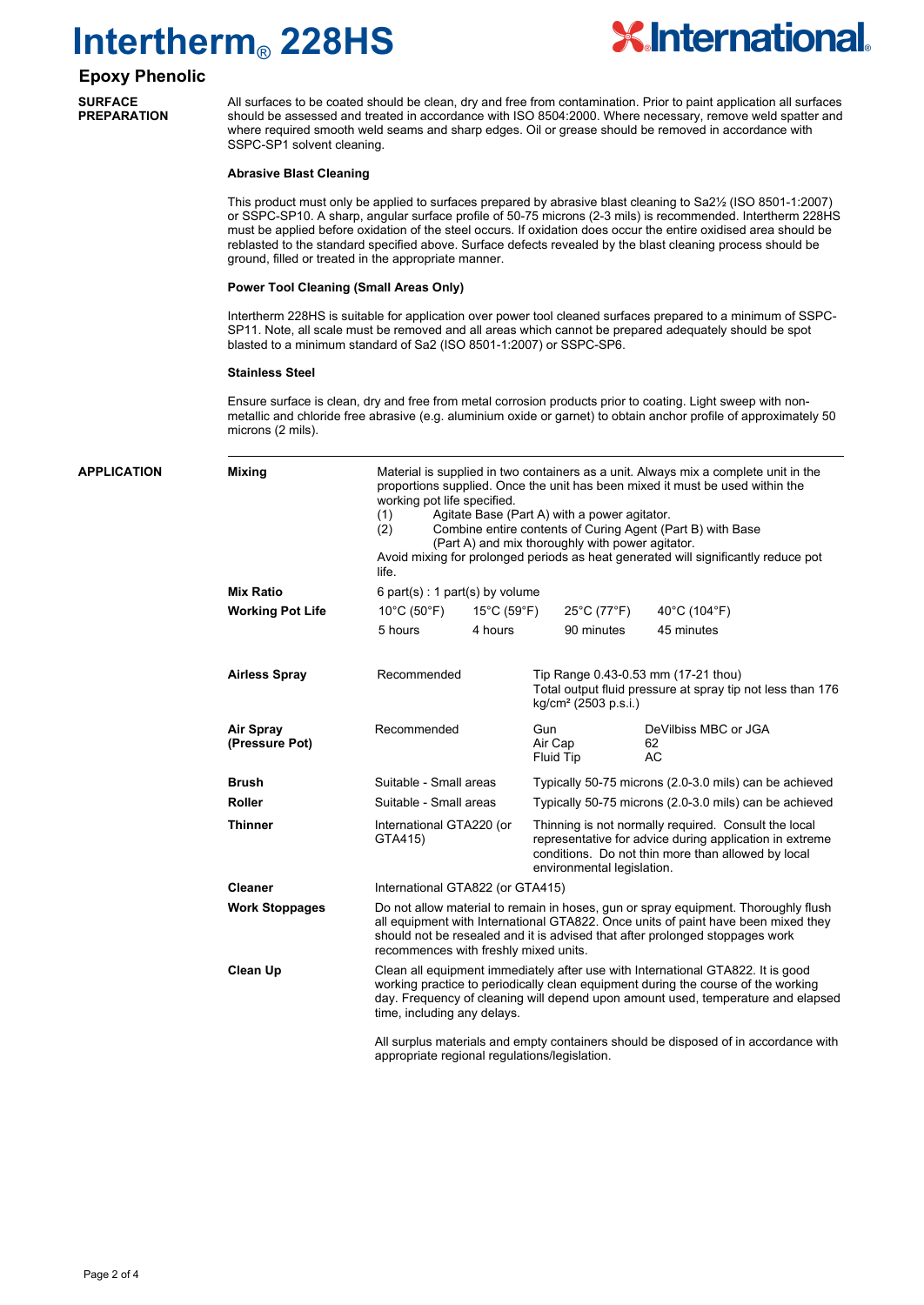

#### **Epoxy Phenolic**

**PRODUCT CHARACTERISTICS**

Intertherm 228HS is typically applied as a two coat system at 100-150 microns (4-6 mils) per coat to give a total coating system dry film thickness of 200-300 microns (8-12 mils).

Care should be taken to avoid over application which can lead to cracking when the full coating system is exposed to elevated temperatures. The total coating system thickness applied should not exceed 350µm (13.8 mils).

Maximum film build in one coat is best attained by airless spray. When applying by methods other than airless spray, the required film build is unlikely to be achieved. Application by air spray may require a multiple cross spray pattern to attain optimum film build. The use of other methods, e.g. brush or roller, may require more than one coat and are suggested only for small areas and initial stripe coating.

When applying Intertherm 228HS by brush or roller, it may be necessary to apply multiple coats to achieve the total specified system dry film thickness.

If Intertherm 228HS is to be applied by brush to coat small areas for maintenance purposes, it is recommended that Intertherm 228HS is applied as a three coat system at 65 microns (2.5 mils) per coat to give a total coating system dry film thickness of 195 microns (7.5 mils).

Steel surface temperature must always be a minimum of 3°C (5°F) above dew point. Application at temperatures below 10°C (50°F) will result in extended drying times. The relative humidity during application and curing should not exceed 80%. When applying Intertherm 228HS in confined spaces ensure adequate ventilation.

After the last coat has cured hard, the coating system dry film thickness should be measured using a suitable non-destructive magnetic gauge to verify the average total applied system thickness. The coating system should be free of all pinholes or other holidays. The cured film should be essentially free of runs, sags, drips, inclusions or other defects. All deficiencies and defects should be corrected.

The curing times will vary depending upon dry film thickness and conditions that exist during application and throughout curing periods.

Maximum performance is not attained until the film has completely cured. Cure is a function of temperature, humidity and film thickness. Normally Intertherm 228HS coating systems at 300 microns (12 mils) dry film thickness will exhibit full and complete cure for optimal temperature resistance in 7-10 days at 25°C (77°F). Curing times are proportionately shorter at elevated temperatures and longer at lower temperatures.

In common with all epoxies Intertherm 228HS will chalk and "yellow" on exterior exposure. Intertherm 228HS will also show a marked colour change when exposed to higher temperatures. However, these phenomena are not detrimental to anti-corrosive performance provided recommended temperature limits are not exceeded.

Intertherm 228HS is suitable for protection of insulated steelwork, which may cycle between wet and dry conditions, and is operating at continuous in-service temperatures ranging from ambient up to 200°C (392°F), with intermittent surges up to 230°C (446°F).

Intertherm 228HS is an immersion grade epoxy phenolic coating, and is suitable for use in situations of continuous intimate contact with wet insulation.

Note: VOC values are typical and are provided for guidance purpose only. These may be subject to variation depending on factors such as differences in colour and normal manufacturing tolerances.

Low molecular weight reactive additives, which will form part of the film during normal ambient cure conditions, will also affect VOC values determined using EPA Method 24.

**SYSTEMS COMPATIBILITY** This system is self-priming and is not suitable for application over other primers.

Intertherm 228HS is normally topcoated with itself, for other suitable topcoats please consult International Protective Coatings.